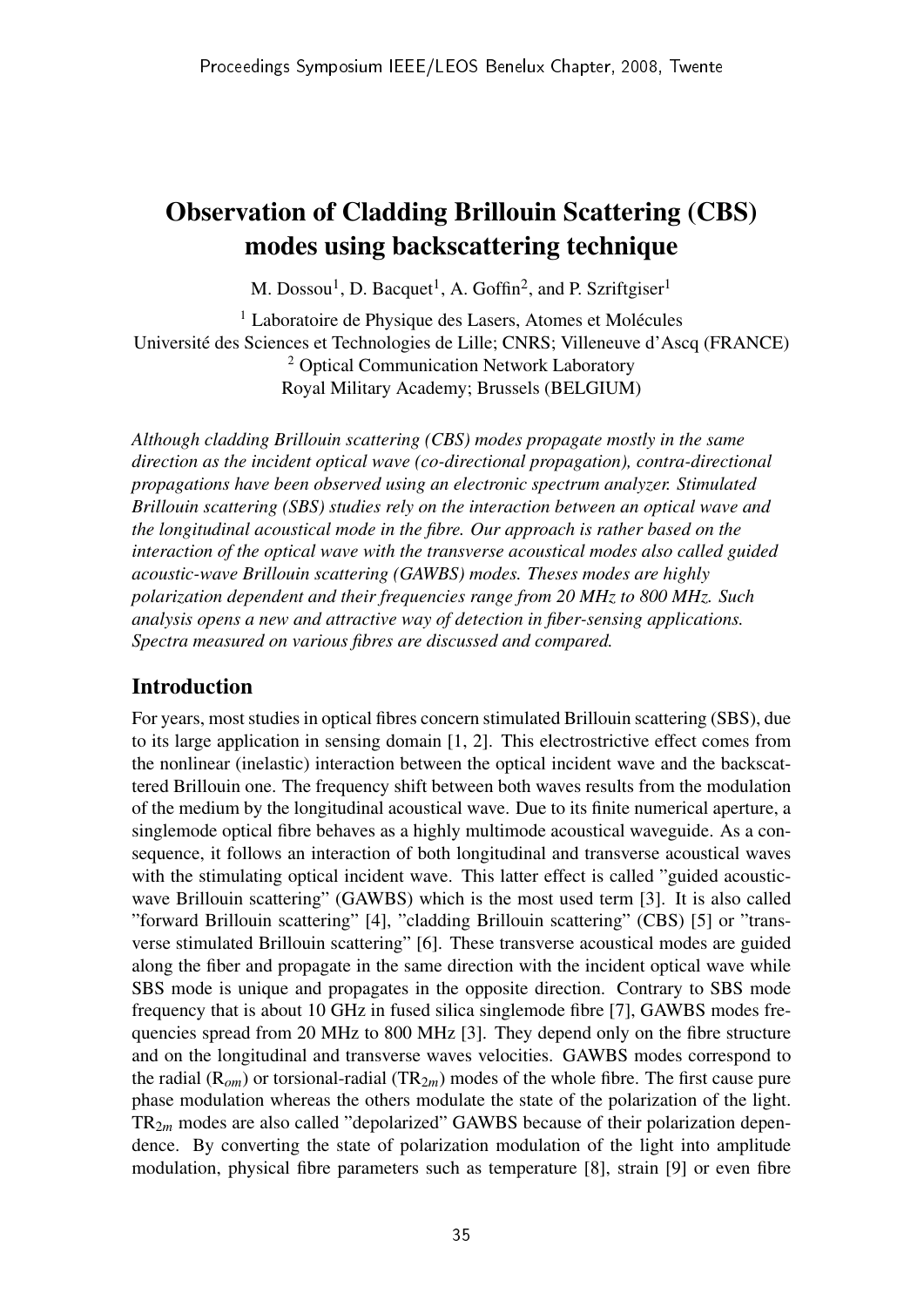diameter [10] can be monitored. All these types of sensing applications used GAWBS in forward direction. As GAWBS process is a forward scattering, *Tanaka and al* in [11] proposed an interesting solution using SBS for GAWBS-based distributed sensors. With high power incident light, they observed GAWBS in backward direction. The present paper proposes an improved experimental set-up to observe GAWBS in backward direction. As in [10], one would expect that the strain and other inhomogeneities in the fibre (core and cladding) structure would perturb the GAWBS frequencies.

## Experimental set-up

The overlap between the acoustical and optical modes is poor and therefore GAWBS gain is comparable to stimulated Raman scattering (SRS) gain. Thus, one can estimate  $g_{GAWBS} \equiv 10^{-2}$  g<sub>SBS</sub> where  $g_{GAWBS}$  and g<sub>SBS</sub> stand for GAWBS and SBS gains respectively. Taking into account this relative small  $g_{GAWBS}$  value, the experimental setup shown in figure 1 is proposed.



Figure 1: Experimental set-up

The pump is a distributed-feedback (DFB) laser operating at 1549,3 nm. Its linewidth is 1 MHz. The light source is amplified by an erbium-doped fibre amplifier (EDFA). A circulator is used to collect the backscattered wave out of port 3. To optimize intensity modulation, polarization controllers are tuned. The intensity modulation passes through a polarizer and the beat signal corresponding to depolarized GAWBS modes is detected. Given the weakness of the backscattered optical signal, a local optical oscillator signal is coupled using a 50:50 coupler. As polarization controllers, the optical oscillator use is relevant to observe backscattered weak GAWBS modes. The scattered signal is then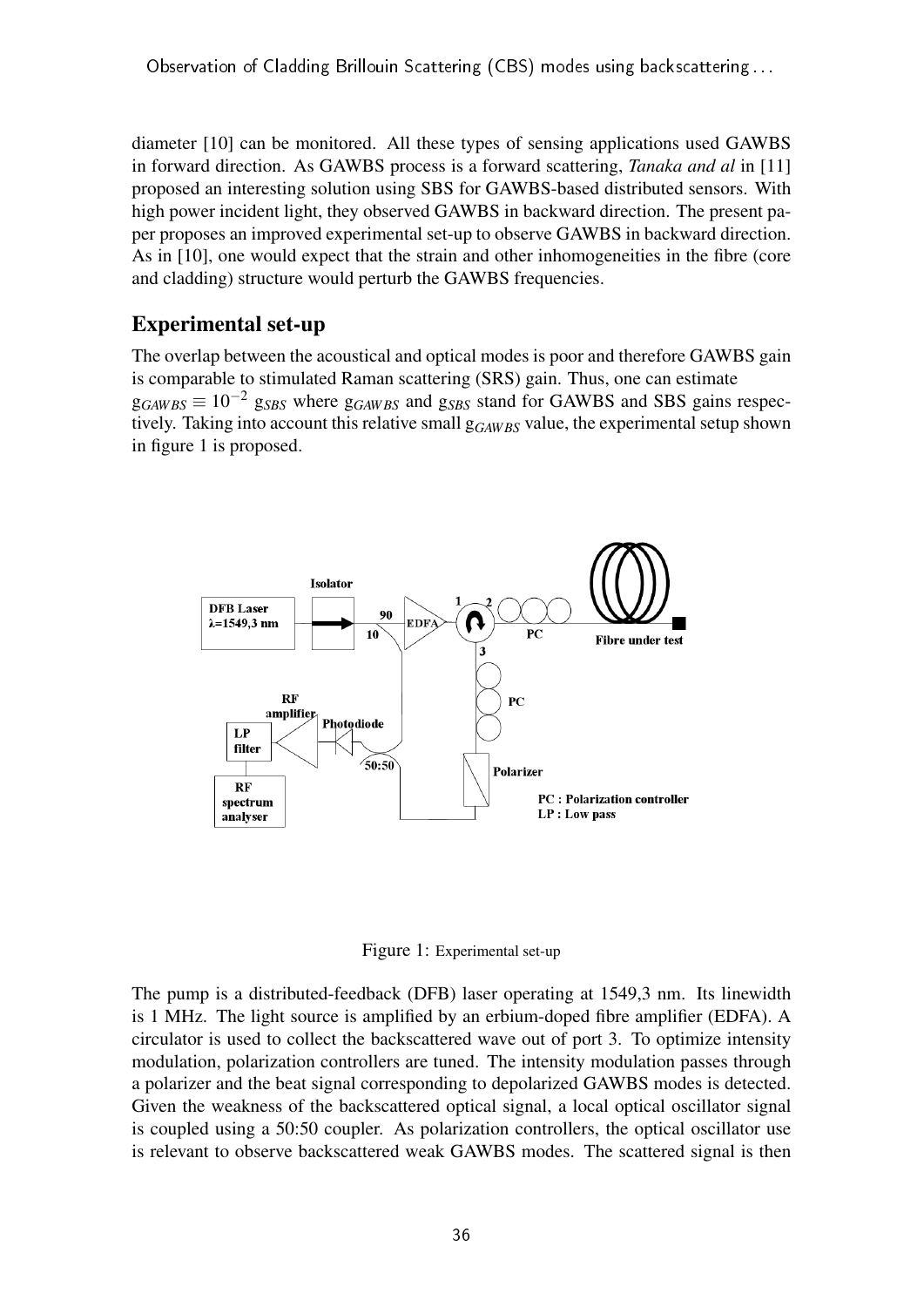detected with a photodetector and the GAWBS spectra is recorded by a radio-frequency (RF) spectrum analyser. A low pass filter is used to cut off SBS modes.

## Experimental results

The measurements are performed on three different fibres : a 2.2km-singlemode fibre, a 500m-dispersion- shifted fibre (DSF) and 500m-photonic crystal fiber (PCF). The electron micrograph scan (SEM) of the PCF is shown in figure 2.



Figure 3: 500m-PCF GAWBS modes

The corresponding GAWBS spectra are shown in figures 3, 4 and 5.



Figure 4: 500m-DSF GAWBS modes<br>Figure 5: 2.2km-SMF GAWBS modes

We can observe that these fibres are multimode waveguides for GAWBS modes. The frequencies observed range from 100 MHz to 800 MHz. The signal intensity decreases as the mode frequency increases. GAWBS spectra are characteristic for the fiber geometry. By monitoring these modes along a fibre as in Brillouin optical time domain reflectometry (BOTDR) process, the inhomogeneity of the fibre structure can be analysed.